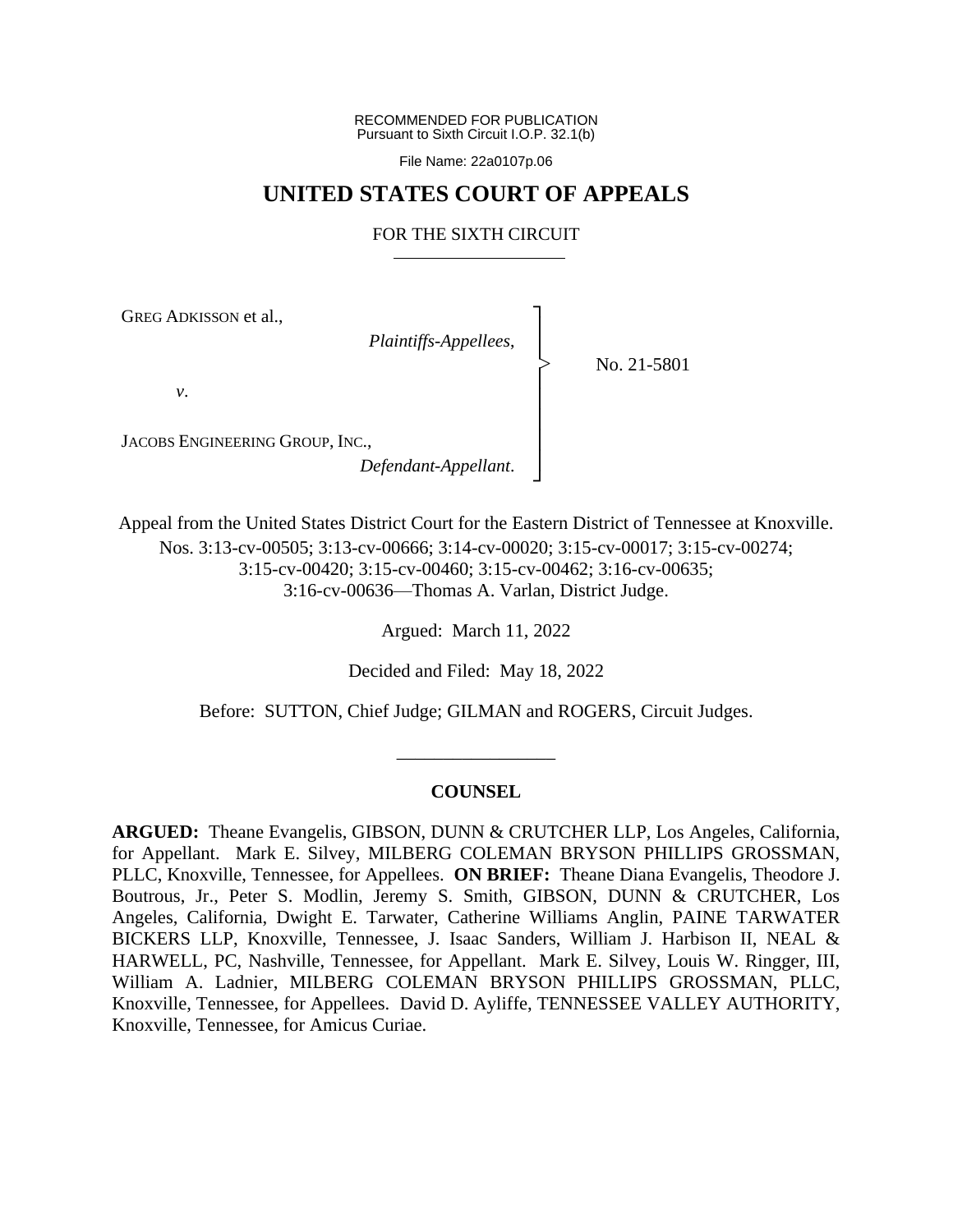# **OPINION** \_\_\_\_\_\_\_\_\_\_\_\_\_\_\_\_\_

\_\_\_\_\_\_\_\_\_\_\_\_\_\_\_\_\_

RONALD LEE GILMAN, Circuit Judge.This consolidated action involves a group of plaintiffs who worked, or had spouses or next of kin who worked, on the Tennessee Valley Authority's (TVA's) coal-ash cleanup, removal, and recovery project at the Kingston Fossil Fuel Plant (the Plant) in Roane County, Tennessee. Plaintiffs sued Jacobs Engineering Group, Inc. (Jacobs)—an entity that has served as the TVA's prime contractor for the coal-ash cleanup since February 2009—for numerous common-law torts.

After this court reversed and remanded the district court's initial decision to dismiss the case for lack of jurisdiction, the district court bifurcated the case and proceeded with Phase I to determine whether Jacobs should be held generally liable to Plaintiffs. A jury found that Jacobs had a duty to Plaintiffs, that Jacobs breached that duty, and that Jacobs's actions were a potential cause of Plaintiffs' alleged injuries. Phase II, which has not yet occurred, is intended to assess specific causation with respect to individual Plaintiffs and the extent to which they are entitled to damages.

Both before and after Phase I of the trial, Jacobs filed motions seeking derivative immunity from suit based on its status as a government contractor. The district court denied Jacobs's motions. Jacobs subsequently filed yet another motion seeking derivative immunity based on what it claimed were intervening changes in the applicable law. The district court construed the motion as one for reconsideration under Rule 54(b) of the Federal Rules of Civil Procedure. It again denied Jacobs's motion. This interlocutory appeal concerning Jacobs's alleged immunity followed.For the reasons set forth below, we **AFFIRM** the district court's denial of derivative contractor immunity.

#### **I. BACKGROUND**

The TVA is a corporation created by the Tennessee Valley Authority Act of 1933 and, as such, is wholly owned by the United States government. *See* 16 U.S.C. §§ 831 *et seq.*; *see also Hill v. U.S. Dep't of Labor*, 65 F.3d 1331, 1333 (6th Cir. 1995). It owns, operates, and manages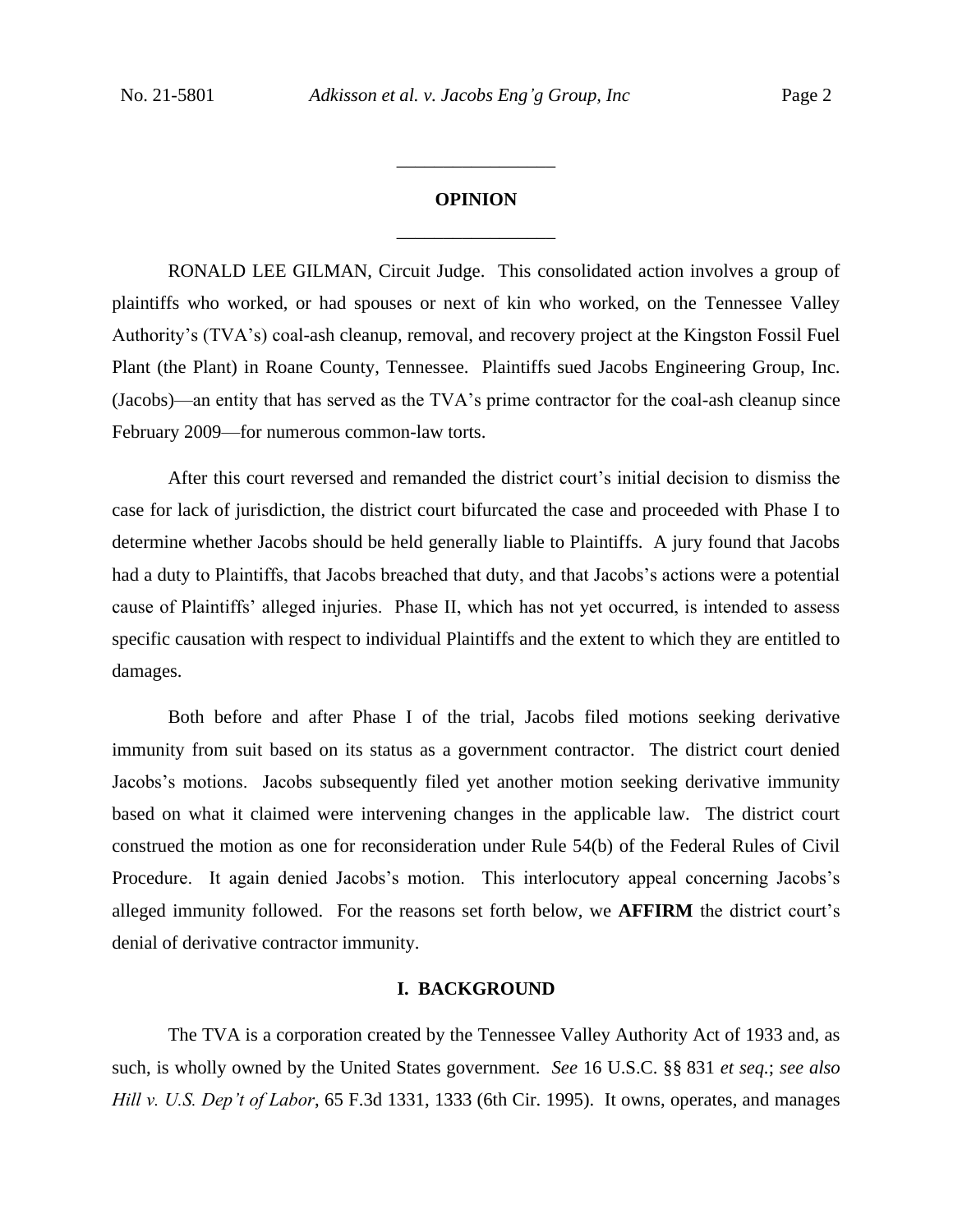the Plant in question. *Chesney v. Tenn. Valley Auth.*, 782 F. Supp. 2d 570, 572 (E.D. Tenn. 2011). One of the containment dikes that retained a pond used to dispose of coal-ash sludge—a waste by-product from the Plant—failed in December 2008. This failure caused approximately 5.4 million cubic yards of coal-ash sludge to spill from the 84-acre containment pond to an adjacent area of about 300 acres.

The TVA and the Environmental Protection Agency (EPA) responded to the spill pursuant to the Comprehensive Environmental Response, Compensation, and Liability Act of 1980, 42 U.S.C. §§ 9601 *et seq.* (CERCLA), and the National Oil and Hazardous Substances Pollution Contingency Plan, 40 C.F.R. §§ 300.1 *et seq. See Mays v. Tenn. Valley Auth.*, 699 F. Supp. 2d 991, 998 (E.D. Tenn. 2010). After an initial emergency-response phase, and pursuant to CERCLA and Executive Order No. 12,580, the EPA delegated its authority to the TVA to serve as the lead federal agency on the cleanup and to engage in coal-ash-removal actions. *Id.*  (citing 42 U.S.C. §§ 9604(a)–(b), 9615; 40 C.F.R. § 300.5). All coal-ash response and removal actions have been within the TVA's delegated authority under CERCLA and Executive Order No. 12,580 since January 11, 2009. *Id.*

Pursuant to a written contract, executed in February 2009, the TVA engaged Jacobs to provide professional services associated with management of the coal-ash recovery project (the Jacobs/TVA contract). The Jacobs/TVA contract provides "for project planning, oversight and environmental services to assist TVA in the Kingston Dredge Cell Incident recovery and remediation" and designates Jacobs as the TVA's "prime contractor providing project planning, management and oversight to assist TVA in overall recovery and remediation associated with this incident."

Part of Jacobs's role under the Jacobs/TVA contract was to evaluate the potential hazards to human health and safety associated with the work to be performed in execution of the ashrecovery-and-removal program. Jacobs was then required to prepare and submit for the TVA's approval a written site-specific safety and health plan called the Site Wide Safety and Health Plan. The Jacobs/TVA contract provides that Jacobs will abide by the Plan and "shall comply with Federal, State, and local laws (including regulations) affecting performance of its obligations" under the contract. It also requires that Jacobs "perform all work pursuant to the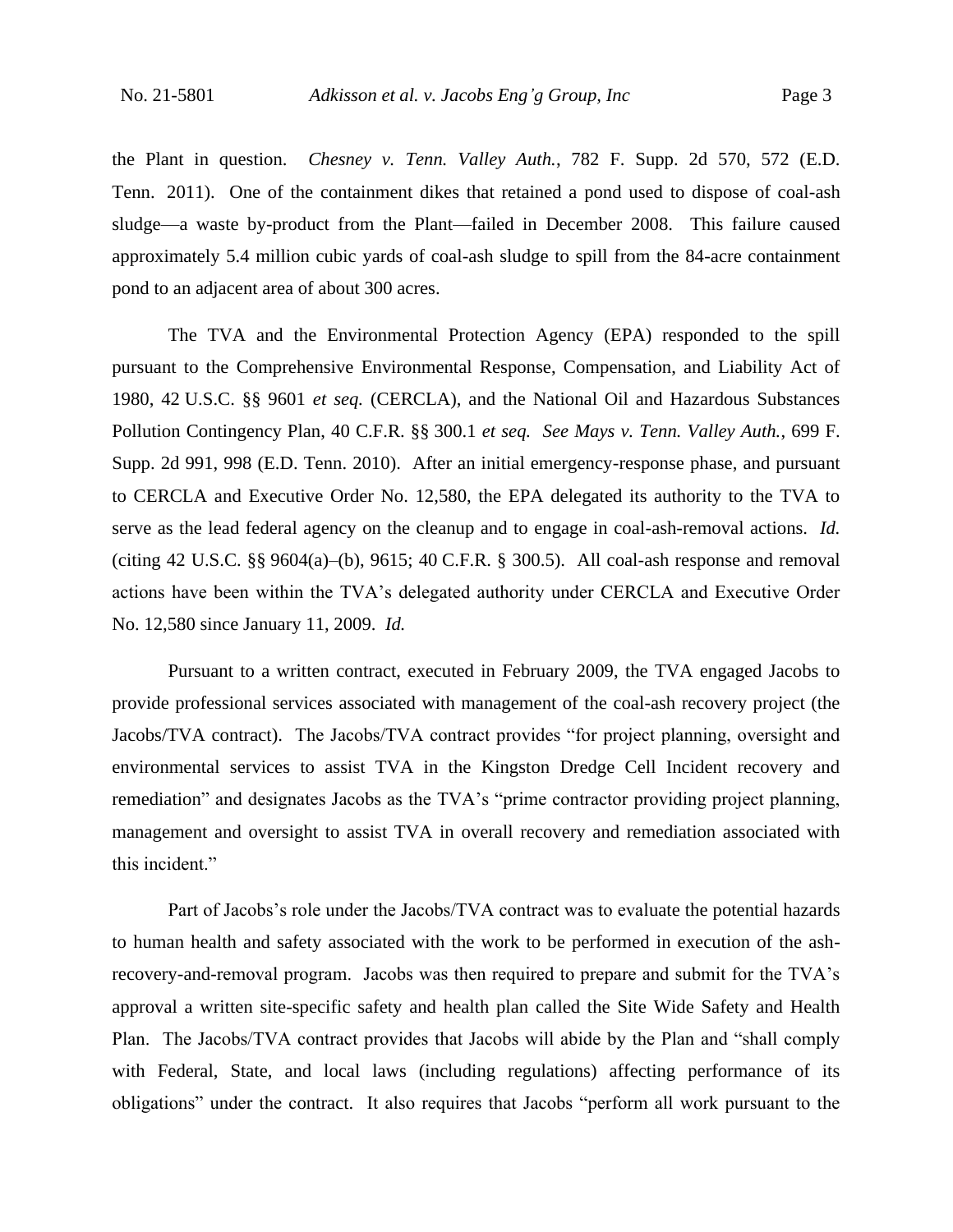technical requirements as provided by the Technical Contract Manager (TCM) and all applicable laws, codes, rules, and regulations in effect at the time of the services." In addition, Jacobs was to "be proactive in taking necessary measures to avoid accidents or incidents [in] which human health or safety is jeopardized."

This lawsuit arose because some of Jacobs's employees claim that they were exposed to coal ash (and its airborne particulate "fly ash") during this cleanup when Jacobs "did not carry out its validly conferred authority as an 'independent contractor' but, through its recklessly unsupervised agents, acted contrary to and outside its scope of contractual authority and directives in fact and law granted from TVA as an 'independent contractor.'" Adkisson, along with 48 other individuals, filed suit against Jacobs in the United States District Court for the Eastern District of Tennessee in August 2013, alleging claims of outrageous conduct, battery, negligence, negligence per se, intentional and/or reckless failure to warn, reckless infliction of emotional distress, fraud, misrepresentation and fraudulent concealment, and strict liability for ultrahazardous or abnormally dangerous activity for the manner in which Jacobs conducted the cleanup and exposed workers to the coal ash. In November 2013 and again in January 2014, additional Plaintiffs filed substantially similar suits against Jacobs in the same jurisdiction. *See Thompson et al. v. Jacobs Eng'g Grp., Inc.*, No. 3:13-CV-666; *Cunningham et al. v. Jacobs Eng'g Grp., Inc.*, No. 3:14-CV-20. Jacobs moved to dismiss all three actions pursuant to Rule 12(b)(1) of the Federal Rules of Civil Procedure. In July 2014, the assigned magistrate judge granted a motion by the *Thompson* Plaintiffs to consolidate the three cases with *Adkisson*—as the first case filed—serving as the lead case.

Two months later, the district court dismissed all of Plaintiffs' claims against Jacobs based on a lack of subject-matter jurisdiction. It found that Jacobs was entitled to derivative immunity as a corollary of the discretionary-function exception to the Federal Tort Claims Act (FTCA), 28 U.S.C. §§ 1346, 2671 *et seq*.

A timely appeal of that decision followed. We reversed the district court's dismissal, holding that derivative immunity under *Yearsley v. W.A. Ross Construction Co.*, 309 U.S. 18 (1940), is not jurisdictional. The district court therefore erred in dismissing the case under Rule 12(b)(1) of the Federal Rules of Civil Procedure. *Adkisson v. Jacobs Eng'g Grp., Inc.*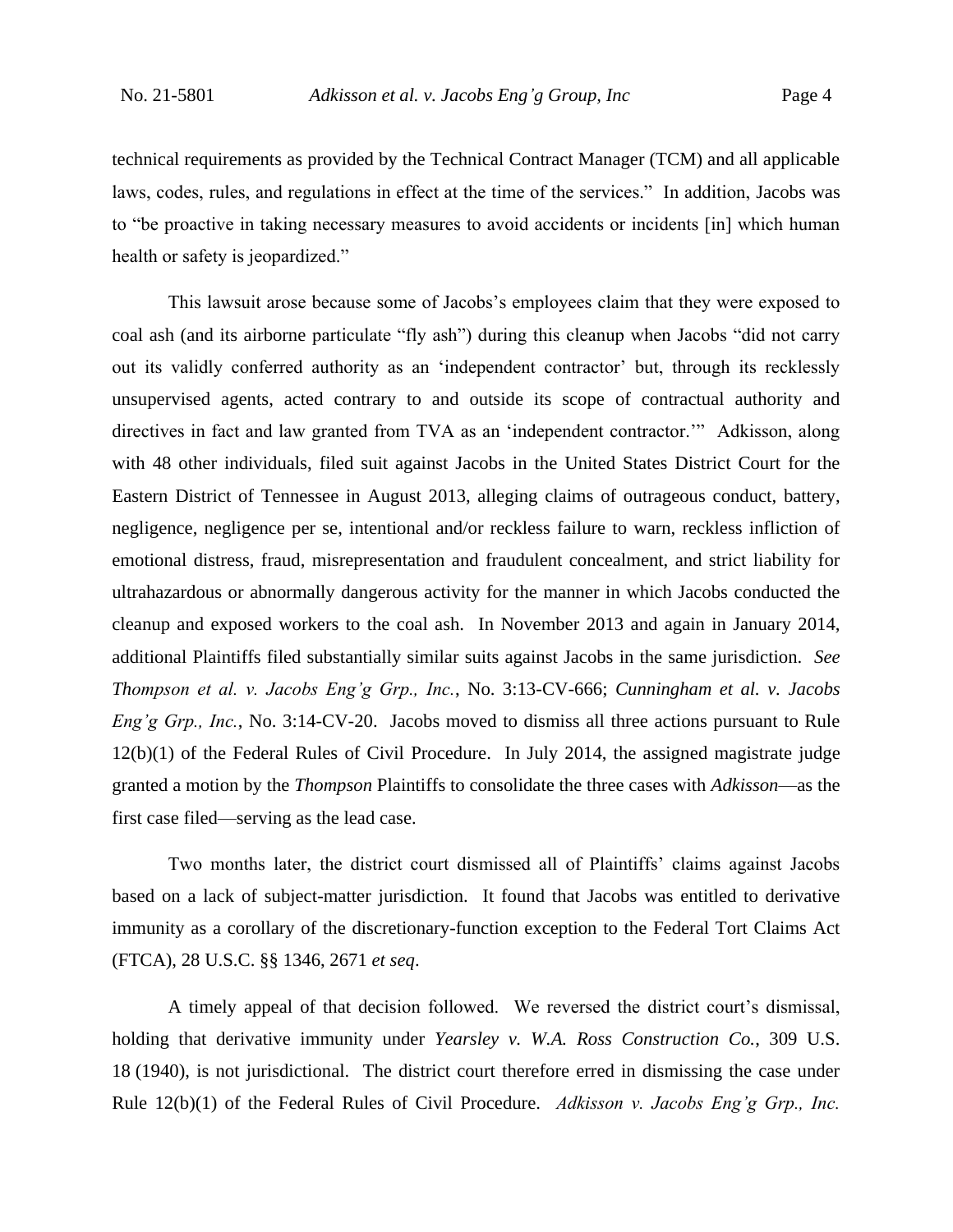*(Adkisson I)*, 790 F.3d 641, 645 (6th Cir. 2015). On remand, the district court was instructed to conduct a Rule 12(b)(6) analysis to consider (1) whether Jacobs was eligible for derivative immunity, and (2) whether Jacobs's conduct would fall under the corollary of the discretionaryfunction exception to the FTCA. *Id.* at 648–49.

This court, in its decision, commented on the merits of both questions that it remanded back to the district court. First, the court addressed the question of Jacobs's derivative immunity under *Yearsley*. It concluded that Plaintiffs' complaints "could plausibly be construed as alleging that Jacobs violated the scope of its agreement with TVA" and, moreover, that Jacobs "did not comply with Federal and State laws or regulations and that Jacobs acted in a manner that was converse to statutory authorization and TVA's contractual directives" in a manner that would prevent derivative immunity from extending to Jacobs. *Id.* at 648 (internal quotation marks omitted).

Second, this court addressed the question of Jacobs's immunity under the FTCA's discretionary-function exception. It noted that, "[e]ven if the district court determines that Jacobs is eligible for *Yearsley* immunity, Jacobs's exemption from liability will depend on whether its specific conduct at issue would fall under the corollary of the discretionary-function exemption of the FTCA." *Id.* The court identified the following two-part test that governs the discretionary-function exception: (1) "the conduct must be discretionary, meaning that it involves an element of judgment or choice," and (2) "the conduct must also be of the type that the discretionary-function exception was designed to shield." *Id.* (citations and internal quotation marks omitted).

During the pendency of the appeal, five additional lawsuits were filed in or removed to the district court. After remand, the court consolidated all of these cases with *Adkisson*. Plaintiffs then filed an amended complaint in the consolidated cases. In the amended complaint, over 60 former employees sought \$50 million in compensatory damages and \$25 million in punitive damages. Plaintiffs later increased the punitive-damages claim to \$3 billion in their second amended complaint. Jacobs filed a motion to dismiss based on derivative immunity pursuant to Rule 12(b)(6) of the Federal Rules of Civil Procedure in response to the second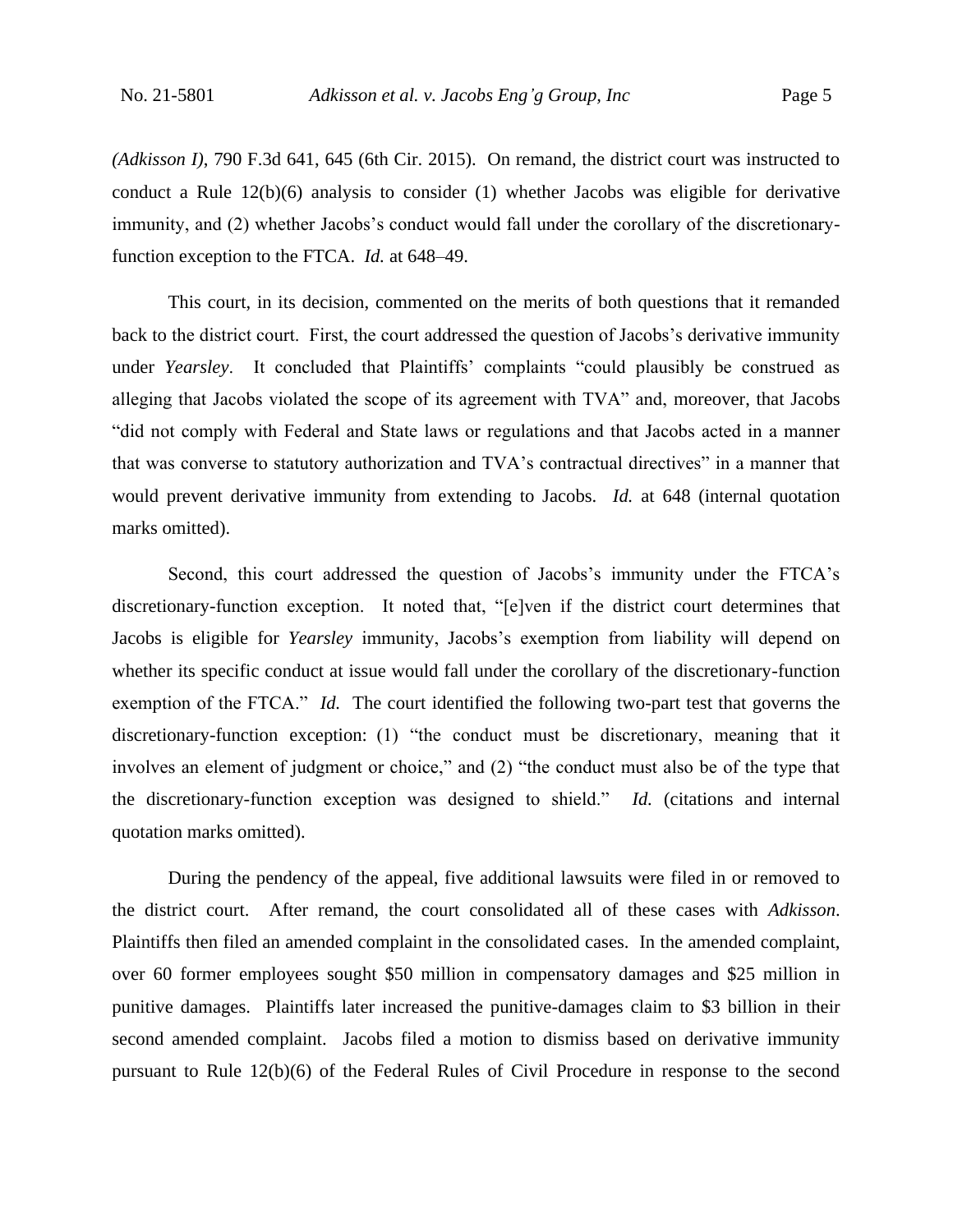amended complaint. The parties then jointly filed a motion to convert the motion to dismiss into a motion for summary judgment, which the court granted.

Jacobs argued in the converted motion for summary judgment that it was entitled to immunity under two theories, one of which the Sixth Circuit had not contemplated in *Adkisson I*. First, Jacobs argued that it was entitled to derivative immunity under *Yearsley*. Jacobs next argued that it was entitled to immunity under *Campbell-Ewald Co. v. Gomez*, 577 U.S. 153 (2016), a case that the Supreme Court decided several months after this court decided *Adkisson I*.

The district court denied Jacobs's motion for summary judgment under both theories. Regarding the first theory, the court found that derivative discretionary-function immunity under *Yearsley* did not apply because Jacobs would be entitled to such immunity "'only if it adhered to the terms of its contract with the government,' *In re KBR, Inc., Burn Pit Litig.*, 744 F.3d 326, 345 (4th Cir. 2014), and 'executed the will of the government.' *Chesney* [*v. Tenn. Valley Auth.*, 782 F. Supp. 2d 570, 582 (E.D. Tenn. 2011)]." The court found that there were genuine disputes of material fact as to whether Jacobs acted within the scope of its authority when performing the acts that gave rise to Plaintiffs' claims. Specifically, the court concluded that Jacobs would have acted contrary to the government's will if Jacobs

- (1) did not randomly select workers for mobile monitoring;
- (2) manipulated the monitoring results;
- (3) did not inform TVA safety officials of repeated complaints regarding health problems due to fly ash;
- (4) did not honor prescriptions for dust masks or respirators;
- (5) communicated to workers that fly ash was safe to consume; and/or
- (6) threatened workers when they asked for dust masks or respirators.

Regarding Jacobs's second theory, the court rejected Jacobs's argument that *Campbell-Ewald* expands derivative immunity and provides a new test wherein "government contractors are immune from third-party suits for work performed within the scope of their contracts, unless a Plaintiff establishes that the contractor failed to comply with explicit or clearly established government directions or requirements." The court also concluded that, even if this alleged new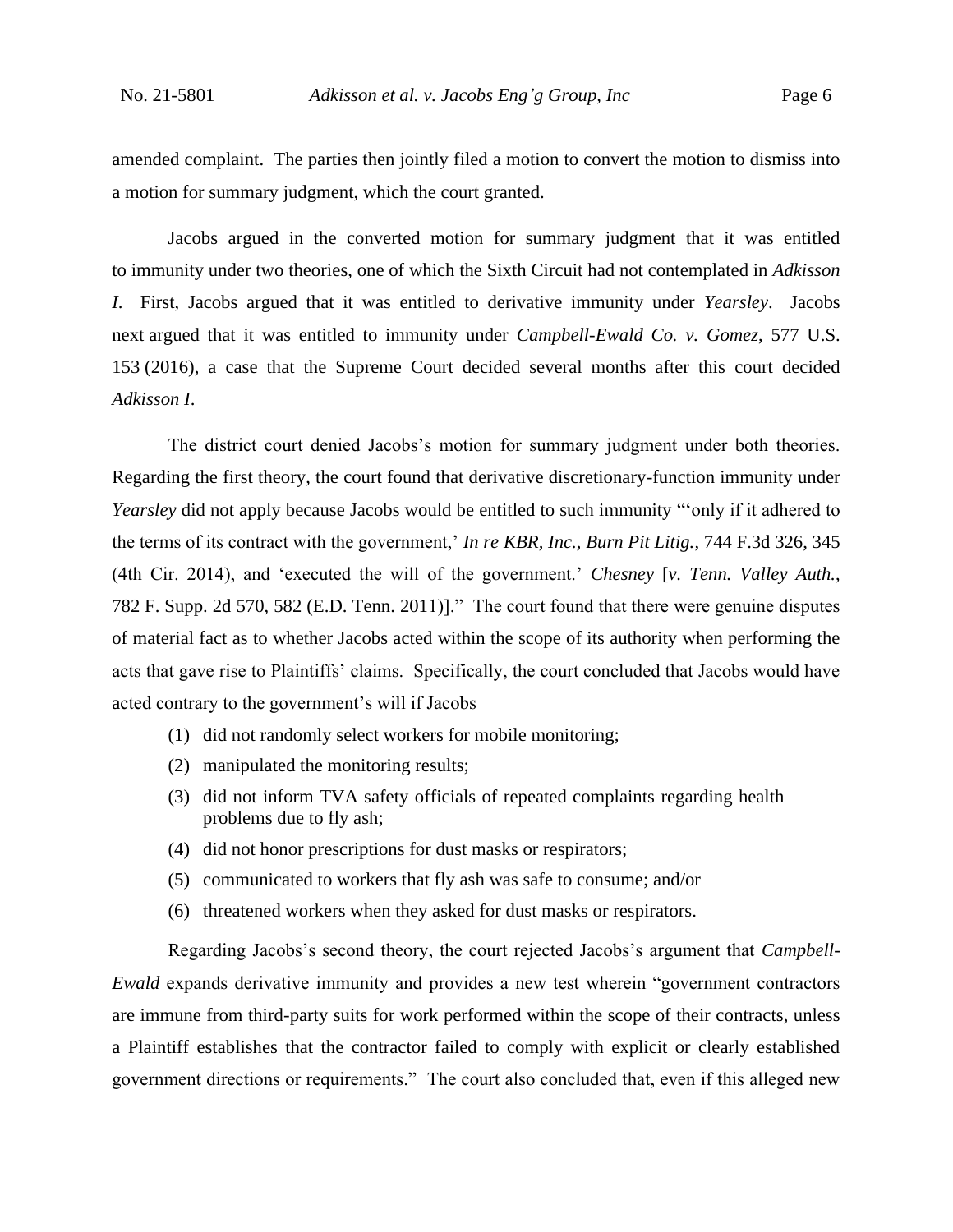test applied, a jury could find that Jacobs failed to meet it because of the genuine disputes of material fact listed above.

As trial approached, the district court granted Jacobs's motion to bifurcate the trial into two phases. Phase I would involve issues and evidence concerning "(1) whether defendant owed plaintiffs a legal duty; (2) whether defendant breached that duty; and (3) whether defendant's breach was capable of causing plaintiffs' alleged injuries." Phase II would "involve specific causation with respect to individual plaintiffs, each individual plaintiff's alleged injuries, and the extent to which individual plaintiffs are entitled to damages."

At the close of the evidence presented during Phase I, Jacobs filed several motions for a judgment as a matter of law. One of those motions argued that Jacobs was entitled to derivative immunity as a government contractor. The district court denied these motions. It then instructed the jury as follows regarding the immunity issue:

In rendering the services at issue, Defendant was required to comply with the requirements established in the contract between Defendant and TVA, which I will refer to as the contract, and in the Site Wide Safety and Health Plan for the Kingston site, which I will refer to as the safety and health plan.

Defendant was not permitted to deviate from the requirements in the safety and health plan without express approval from TVA and the Environmental Protection Agency.

Defendant is not immune from suit for such deviations. I have ruled that Defendant would be acting contrary to the will of the government and is not immune from suit if Defendant, A, deliberately manipulated or tampered with any monitoring results or processes, B, did not inform TVA safety officials of repeated complaints regarding health problems due to fly ash, C, failed to comply with the provisions of the safety and health plan with respect to the voluntary use of dust masks, D, threatened workers when they asked for dust masks or respirators, E, communicated to workers that fly ash was safe to consume, or, F, otherwise failed to train or warn workers about the dangers of excessive fly ash exposure.

Again, Defendant is not entitled to immunity for any of these acts or omissions which would be contrary to the will of the government and in violation of its obligations to TVA.

When Phase I concluded, the jury returned a verdict in favor of Plaintiffs. But the jury did not designate any particular theory, as listed in the jury instructions, for which Jacobs could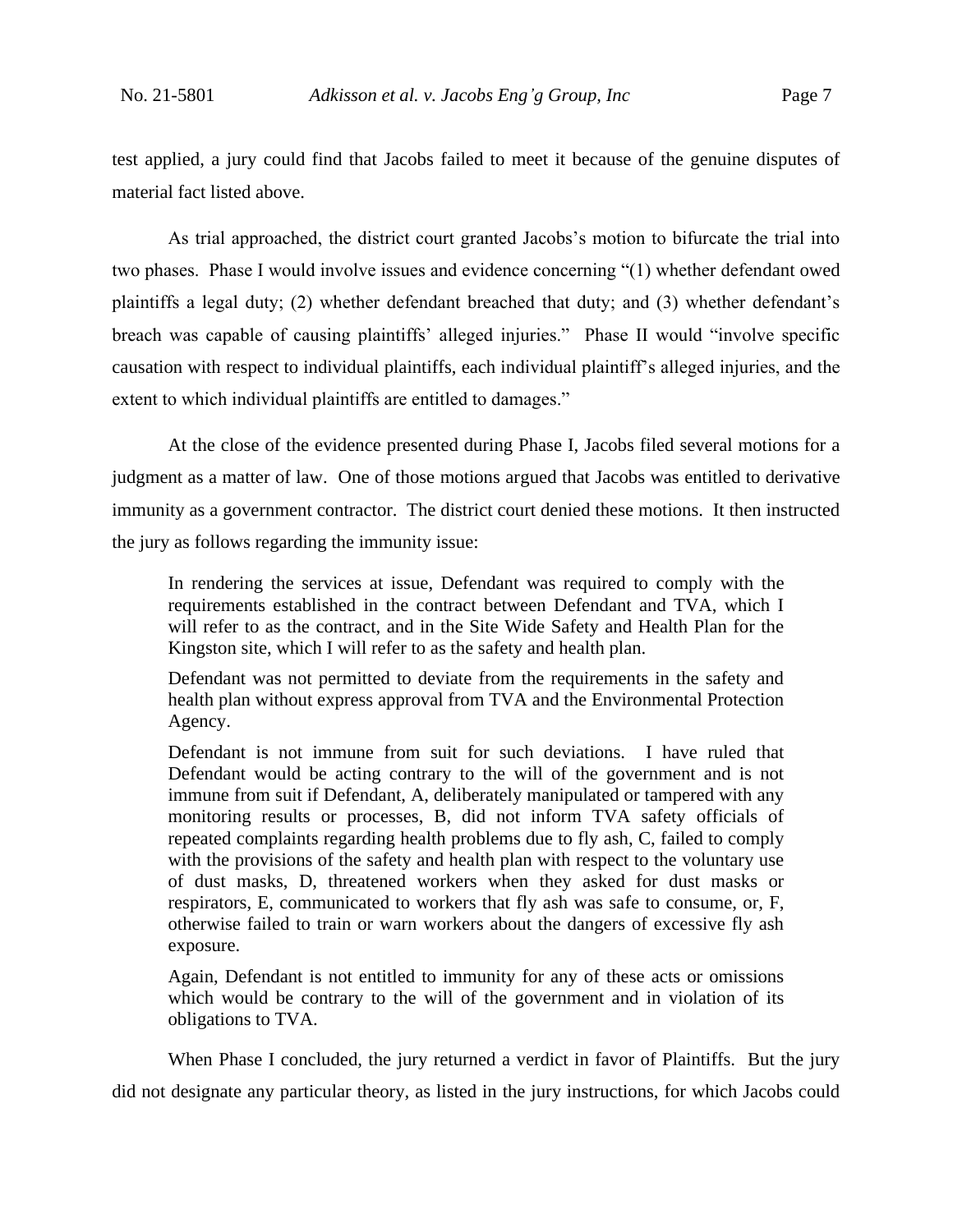be held liable. The jury instead broadly found that Jacobs had "failed to adhere to the terms of its contract with TVA, or the requirements set forth in the Site Wide Safety and Health Plan for the Kingston Site."

Jacobs then filed a mandamus petition that raised a Seventh Amendment reexamination claim based on the Phase I verdict and the failure to identify which of the six theories applied. This court denied the mandamus petition because Jacobs had an adequate remedy on appeal after final judgment.

In December 2018, Jacobs filed a motion for a judgment as a matter of law or, in the alternative, for a new trial, under Rule 50(b) of the Federal Rules of Civil Procedure. Jacobs again argued that it was entitled to derivative immunity. The district court denied the motion based on the law-of-the-case doctrine, which "provides that when a court decides upon a rule of law, that decision should continue to govern the same issues in subsequent stages in the same case." *Musacchio v. United States*, 577 U.S. 237, 244–45 (2016) (citation and internal quotation marks omitted).It also found that that Jacobs did not properly preserve its objection to the jury instructions.

In June 2020, Jacobs filed a renewed motion for a judgment as a matter of law. The motion argued that *Thacker v. Tennessee Valley Authority*, 139 S. Ct. 1435 (2019)—a case decided two months after the district court's rulings on Jacobs's post-trial motions—changed the derivative-immunity analysis in a manner that demanded the court's reexamination. Jacobs also argued in the renewed motion that *Campbell-Ewald Co. v. Gomez*, 577 U.S. 153 (2016), compelled the court to find that Jacobs was immune from suit. The district court construed the motion as a motion for reconsideration under Rule 54(b). It again denied Jacobs's motion.

In March 2021, the district court certified an order for interlocutory review pursuant to 28 U.S.C. § 1292(b). This court granted Jacobs's petition for permission to appeal pursuant to § 1292(b) in August 2021. After hearing oral argument on March 11, 2022, we asked the Circuit Court Clerk to issue a letter to the TVA for the purpose of giving the TVA the opportunity to file an amicus brief in this case.The TVA filed an amicus brief on April 11, 2022 concerning the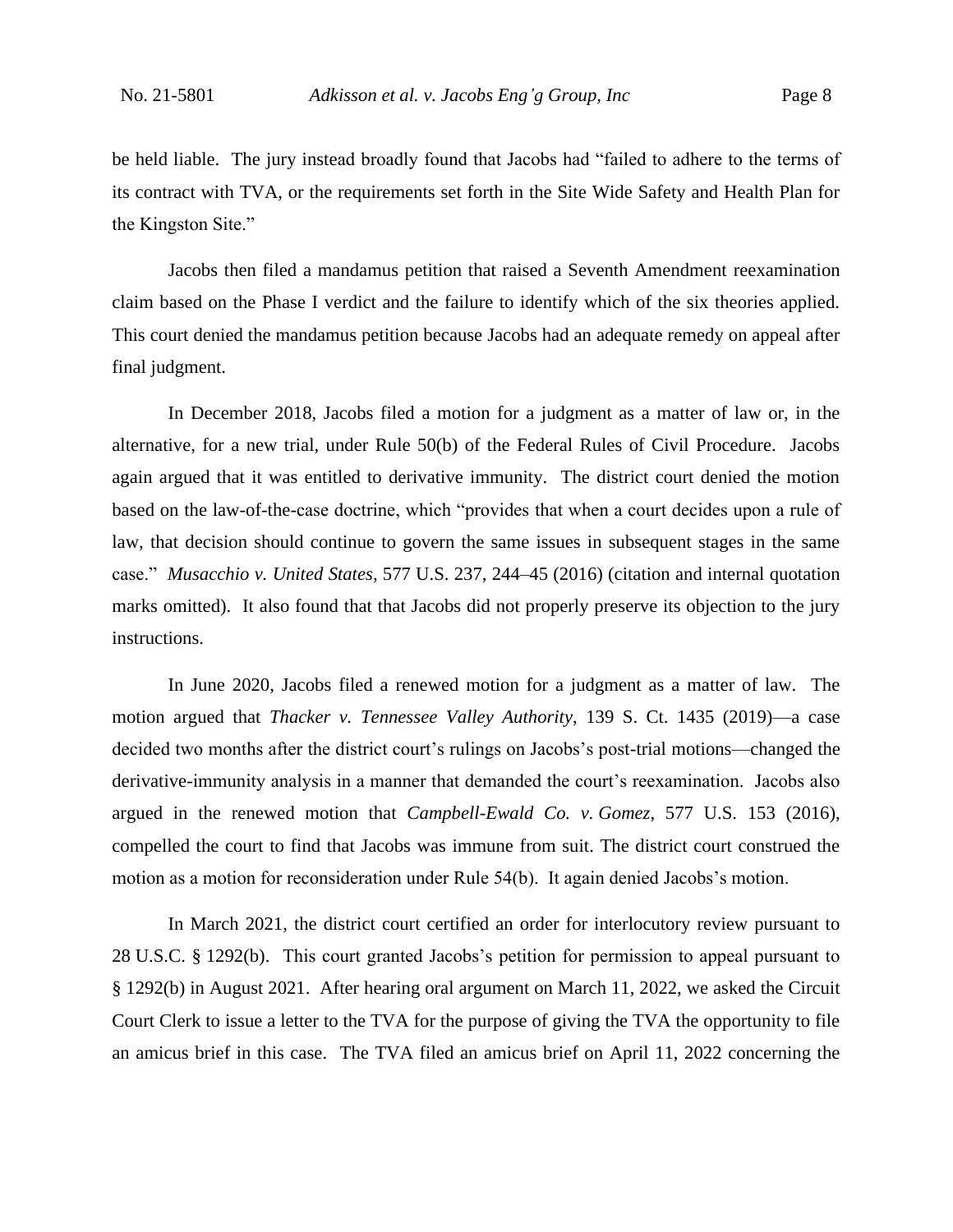issue of whether the TVA would have been entitled to immunity from suit if Plaintiffs had included it as a party.

#### **II. STANDARD OF REVIEW AND THE FACTUAL RECORD**

## **A. Standard of review**

Jacobs filed its post-verdict motion for a judgment as a matter of law under Rule 50(b) of the Federal Rules of Civil Procedure.But, according to the district court, the motion "essentially s[ought] reconsideration of the [district] Court's denial of Jacobs's summary judgment and Rule 50(b) motions on the issue of derivative immunity based on an intervening change of law."In determining how to categorize the motion, the district court noted that this type of motion would ordinarily be brought under Rule 59(e) of the Federal Rules of Civil Procedure, which allows for a motion to alter or amend a judgment. But the court correctly reasoned that the bifurcated nature of the trial made Rule 59(e) inapplicable because no final judgment has been rendered. Because the Phase II issues are still pending, the court properly concluded that the instant motion should instead be considered a motion for reconsideration of an interlocutory order under Rule 54(b) of the Federal Rules of Civil Procedure.

Rule 54(b) states in relevant part that

any order or other decision, however designated, that adjudicates fewer than all the claims or the rights and liabilities of fewer than all the parties does not end the action as to any of the claims or parties and may be revised at any time before the entry of a judgment adjudicating all the claims and all the parties' rights and liabilities.

The Rule allows district courts to reconsider interlocutory orders and to reopen any part of a case before the entry of a final judgment. *Rodriguez v. Tenn. Laborers Health & Welfare Fund*, 89 F. App'x 949, 952 (6th Cir. 2004) (first citing *Moses H. Cone Mem'l Hosp. v. Mercury Constr. Corp.*, 460 U.S. 1, 12 (1983); and then citing *Mallory v. Eyrich*, 922 F.2d 1273, 1282 (6th Cir. 1991)).

We ordinarily review a district court's decision to reopen a part of the case under Rule 54(b) using the deferential abuse-of-discretion standard. *Id.* at 952–53 (citing *Am. Canoe Ass'n, Inc. v. Murphy Farms*, 326 F.3d 505, 514–15 (4th Cir. 2003)). But neither party is challenging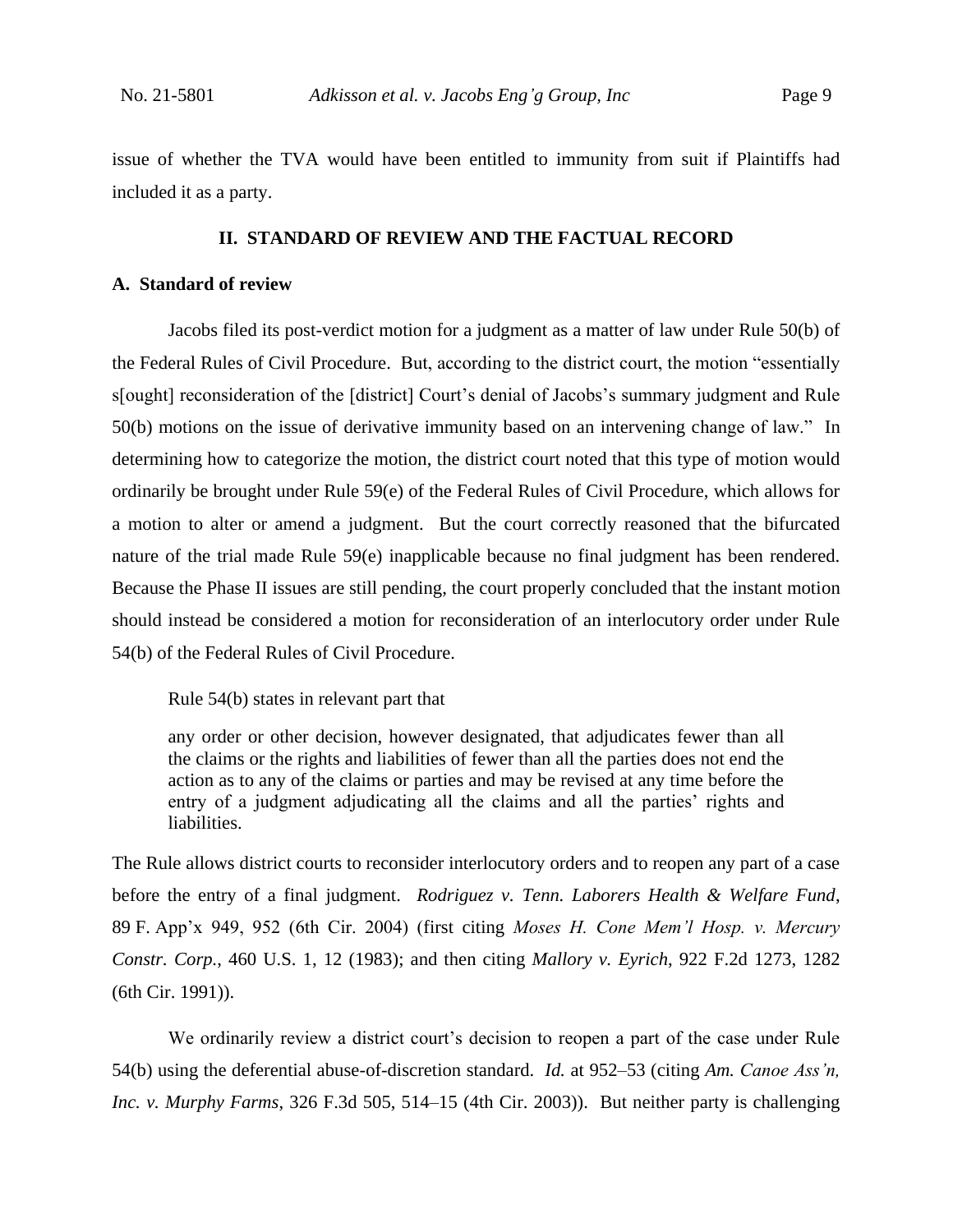the district court's decision to reopen this part of the case. Rather, Jacobs challenges the substance of the district court's decision. Jacobs urges us to employ the de novo standard in reviewing the substance of the decision, and Plaintiffs do not identify any other standard of review that we ought to employ. Because the questions before us are "purely legal . . . , we review the district court's decision *de novo*." *See Hamilton's Bogarts, Inc. v. Michigan*, 501 F.3d 644, 649 (6th Cir. 2007) (citing *Jones v. City of Monroe*, 341 F.3d 474, 476 (6th Cir. 2003)) (reviewing the district court's decision to deny injunctive relief de novo even though a district court's decision to deny injunctive relief is typically reviewed under the abuse-of-discretion standard).

#### **B. Factual record**

In rendering its decision on the Rule 54(b) motion, the district court considered only the evidence submitted at the summary-judgment stage because this was the evidence that it deemed relevant in determining whether Jacobs's six acts or omissions subjected Jacobs to liability.But "once trial has been had, . . . the availability of official immunity should be determined by the trial record, not the pleadings nor the summary judgment record." *Ortiz v. Jordan*, 562 U.S. 180, 184 (2011) (alterations, citation, and internal quotation marks omitted). To the extent that our decision requires an analysis of the factual record, we will therefore rely upon the evidence presented by the parties in Phase I of the trial.

#### **III. ANALYSIS**

The United States, as a sovereign entity, is immune from suit unless it consents to be sued. *United States v. Mitchell*, 445 U.S. 535, 538 (1980). Under the FTCA, the United States has waived its sovereign immunity with regard to tort suits, with several exceptions. 28 U.S.C. § 2674, *et seq*. One of those exceptions is for discretionary functions "whether or not the discretion involved [is] abused." 28 U.S.C. § 2680(a). This court examined in *Adkisson I* whether discretionary-function immunity applied to Jacobs derivatively. We instructed the district court to render findings on that question. But, after this court rendered its decision and the district court conducted its analysis on remand, the Supreme Court decided *Thacker v. Tennessee Valley Authority*, 139 S. Ct. 1435 (2019). *Thacker* concluded that the discretionary-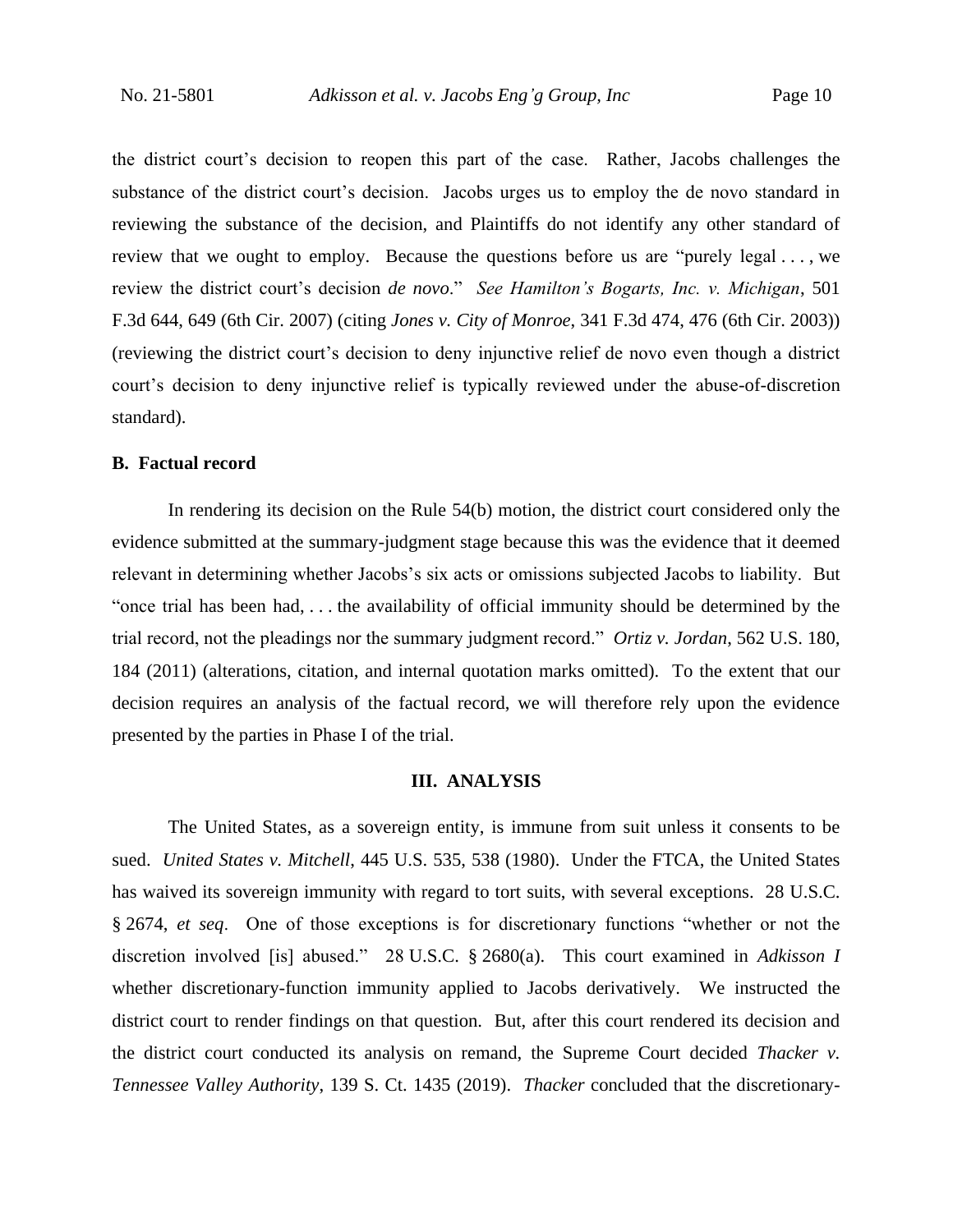function exception does not apply to the TVA because "[n]othing in the statute establishing the TVA (again, the TVA Act for short) expressly recognizes immunity for discretionary functions." 139 S. Ct. at 1440. Rather, "that law provides simply that the TVA '[m]ay sue and be sued.'" *Id.* (alteration in original) (quoting 16 U.S.C. § 831c(b)).

Our analysis must therefore change from the one that this court employed in *Adkisson I*. First, we must address whether the TVA would be immune under *Thacker*. Jacobs cannot benefit from derivative immunity if the TVA itself is not immune. Second, if we determine that the TVA would be immune under *Thacker*, then we must decide whether the district court employed the proper test in determining which of Jacobs's acts and omissions were not protected by derivative immunity. The following analysis addresses these two questions in turn.

#### **A. Would the TVA have been immune from this lawsuit?**

We first address the question of whether the TVA would have been immune from suit if Plaintiffs had sued it. Because *Thacker* is instrumental in this analysis, we begin with an overview of that case. *Thacker* involved a boating accident that occurred when the TVA was conducting work to replace a power line that ran across the Tennessee River. During the work, a cable that TVA employees were using broke and caused the power line to fall into the water. The TVA notified the Coast Guard, which closed that portion of the Tennessee River, and the TVA positioned two patrol boats near the line. Gary Thacker nevertheless drove his boat into the area at a high speed, and his boat collided with the power line. His passenger died, and Thacker was seriously injured. Thacker sued the TVA for negligence. The district court granted the TVA's motion to dismiss based on sovereign immunity, and the Eleventh Circuit affirmed.

When the case reached the Supreme Court, the Court emphasized that Congress, in creating the TVA, wrote a sue-and-be-sued clause into the statute. This clause provides that the TVA can "sue and be sued in its corporate name." *Thacker*, 139 S. Ct. at 1439 (quoting 16 U.S.C. § 831c(b)). Congress enacted the FTCA to waive tort immunity after it created the TVA. *Id.* It carved out an exception to this waiver for incidents involving federal employees performing a "discretionary function." *Id.* at 1439–40 (quoting 28 U.S.C. § 2880(a)).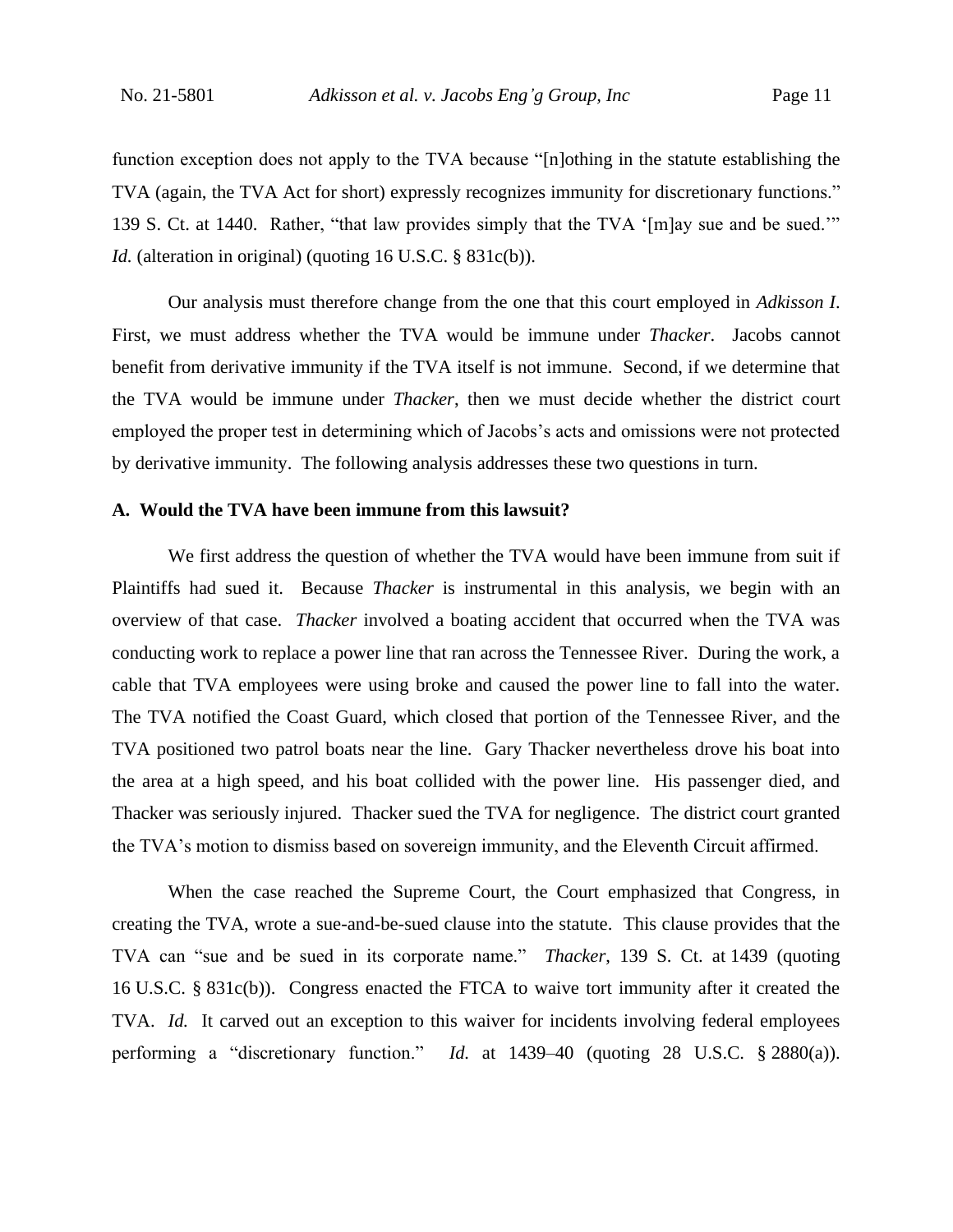But Congress also carved out an exception to this waiver for "[a]ny claim arising from the activities of the [TVA]." *Id.* at 1440 (alterations in original) (quoting 28 U.S.C. 2680(l)).

After emphasizing the importance of the sue-and-be-sued clause and the unique nature of the TVA as a hybrid entity that engages in both commercial and governmental activity, the Supreme Court concluded that suits based on the TVA's commercial activity may proceed as they would against a private company. The TVA is therefore not immune from suit and is just "as liable as [private companies] for choices and judgments" that it makes when it operates in a purely commercial context. *Id.* at 1443. The Supreme Court also established that, even if a party sues the TVA for noncommercial, governmental activity, the sue-and-be-sued clause provides a "broad" immunity waiver that demands a "liberal construction." *Id.* Given this legislative context, the bar for the TVA to demonstrate that the immunity waiver does not apply is "high." *Id.* Any immunity protecting the TVA when it is acting in a noncommercial, governmental activity would apply only "if one of the following circumstances is 'clearly shown': either the 'type[] of suit [at issue is] not consistent with the statutory or constitutional scheme' or the restriction is 'necessary to avoid grave interference with the performance of a governmental function.'" *Id.* at 1441 (alterations in original) (quoting *Fed. Hous. Admin. v. Burr*, 309 U.S. 242, 245 (1940)).

Based on the framework laid out in *Thacker*, we first ask whether the coal-ash cleanup is a nongovernmental activity, i.e., "the kind of thing any power company might do." *Id.* at 1444. We then ask whether this type of suit is inconsistent with the statutory or constitutional scheme (the inconsistency inquiry) and whether prohibiting this type of lawsuit is necessary to avoid grave interference with the performance of the TVA's governmental function (the graveinterference inquiry). *Id.* at 1441, 1444.

## *1. Is the coal-ash cleanup a governmental activity?*

As Jacobs acknowledged during oral argument, there is not much caselaw that delineates the type of action that would be commercial versus the type of action that would be governmental in this context.The most instructive caselaw that we find on point is *Thacker*'s list of the type of actions that would be governmental as opposed to commercial. This list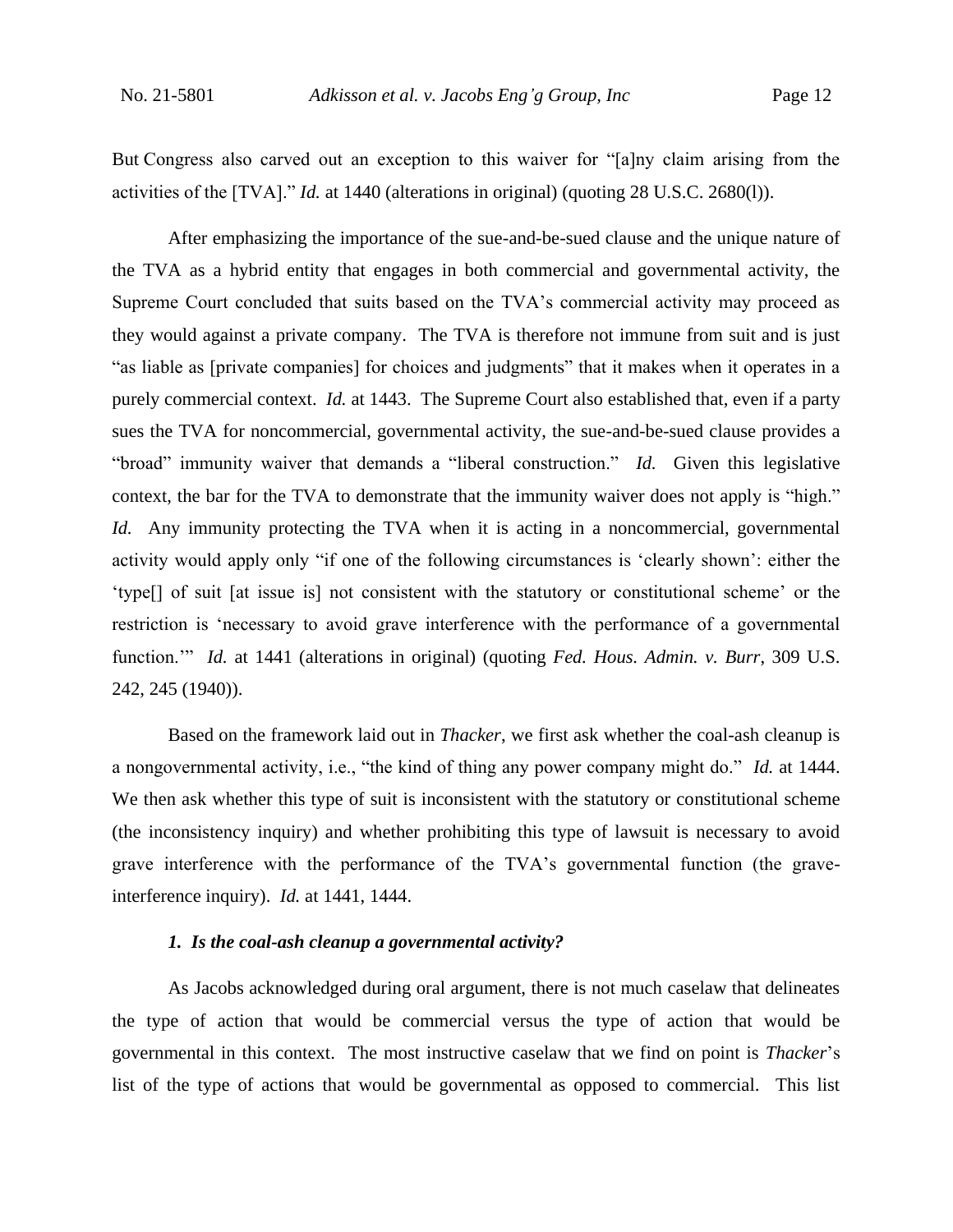includes the TVA's exercise of eminent domain and its law-enforcement powers. *Id.* at 1443. On the spectrum of governmental versus commercial activities, these examples define the far pole of governmental activity.

This raises the question of where on the spectrum the TVA falls when it is designated as the lead federal agency of a cleanup by the EPA under circumstances where the TVA is cleaning up its own mess. No private power company could be designated as the "lead agency" of a cleanup. *See* Executive Order 12,580 ("[T]he functions vested in the President" by the hazardous-substance section of CERCLA "are delegated to the heads of ... agencies," and removal of the hazardous materials is "under the jurisdiction, custody, or control of those . . . agencies."). But a private power company can be required to clean up environmental damage of its own making. *See, e.g.*, *United States v. Duke Energy Carolinas, LLC*, 499 F. Supp. 3d 213, 215–17 (M.D.N.C. 2020) (involving a private power company that was required to remediate its own coal-ash spill).

Because we conclude that the "inconsistency inquiry" and the "grave-interference inquiry" do not protect the TVA from liability in this case, we have no need to decide where the TVA's cleanup of this coal-ash spill falls on the spectrum of governmental versus commercial activity. We will therefore focus our analysis on the two *Thacker*-required inquiries set forth in subparts 2 and 3 below.

#### *2. The inconsistency inquiry*

In its amicus brief, the TVA argues that, if Plaintiffs had filed this lawsuit against the TVA, (1) the lawsuit would have been inconsistent with the applicable state workers' compensation regime, and (2) the lawsuit would have been inconsistent with, and precluded by, the Supremacy Clause and CERCLA.Jacobs failed to address the TVA's first argument in its appellate briefing. The only way that this issue has come to our attention is through the amicus brief that the TVA filed after oral argument. Before addressing this argument, we must determine whether the workers' compensation issue is properly before us. Jacobs made no argument in its brief regarding such a defense. It argued only that state regulation of the TVA's activities would constitute a grave interference with a governmental function.We must therefore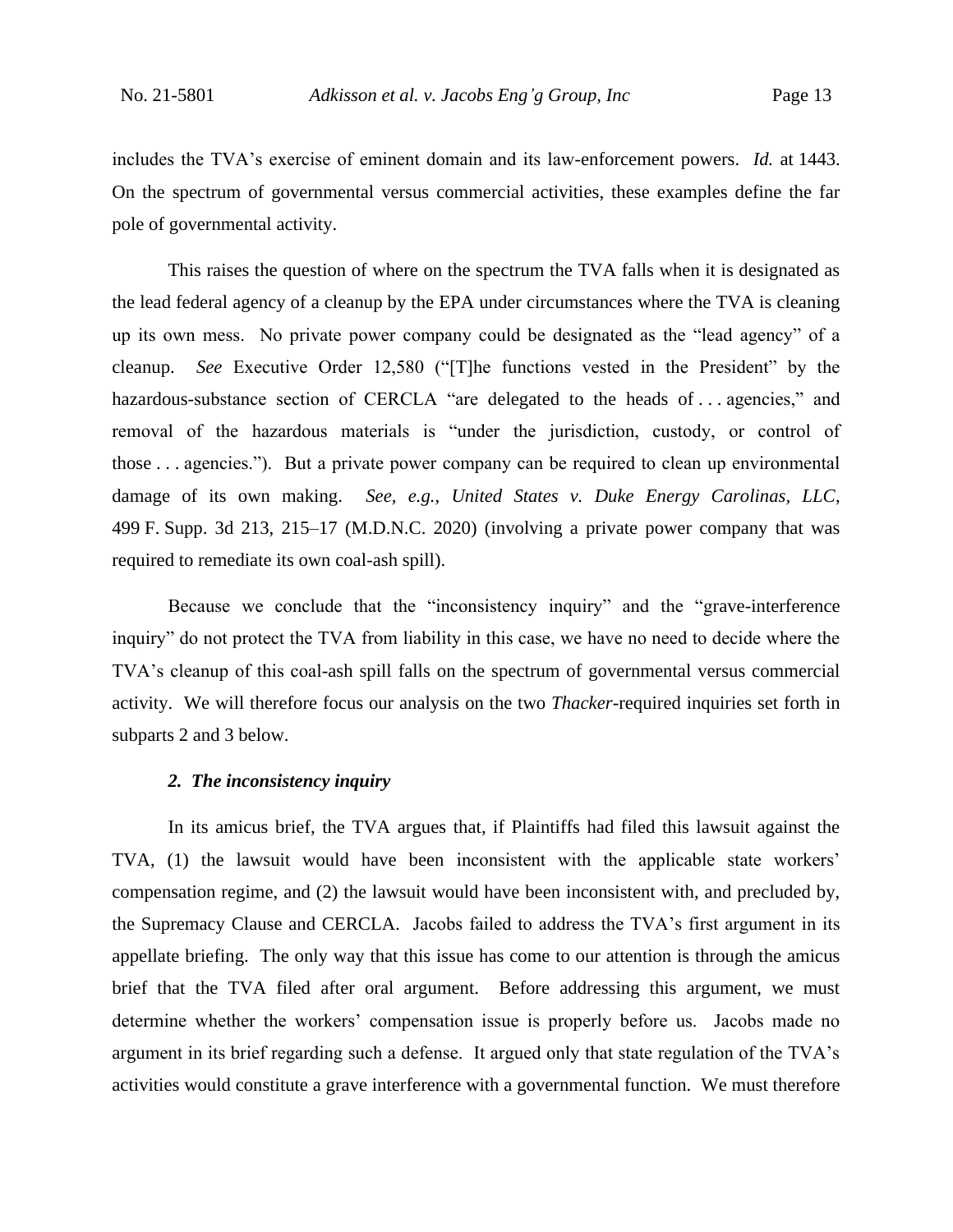consider whether we can address the workers' compensation argument, given that only the TVA's amicus brief has raised it.

#### *i. Can we consider arguments raised only in the TVA's amicus brief?*

This court has not definitively held that we can consider an argument raised solely in an amicus brief. *See Bormuth v. County of Jackson*, 870 F.3d 494, 530 n.1 (6th Cir. 2017) (Moore, J., dissenting) ("[T]he Supreme Court has held that it can consider arguments raised only by amicus. If the Supreme Court considers arguments raised only by amicus, there is no reason this court should not do so as well." (citing *Davis v. United States*, 512 U.S. 452, 457 n.\* (1994)). Other circuits have held that courts of appeals "clear[ly]" have "the discretion to reach arguments raised only in an *amicus curiae* brief." *Tyler v. City of Manhattan*, 118 F.3d 1400, 1404 (10th Cir. 1997) (citing *Teague v. Lane*, 489 U.S. 288, 300 (1989)). But these circuits have held that "[i]t is equally clear, however, that we should exercise that discretion only in exceptional circumstances." *Id.*; *see also Swan v. Peterson*, 6 F.3d 1373, 1383 (9th Cir. 1993) (observing that, except for a few minor exceptions, "we do not consider on appeal an issue raised only by amicus."). Such exceptional circumstances exist "only when (1) a party attempts to raise the issue by reference to the *amicus* brief; or (2) the issue 'involves a jurisdictional question or touches upon an issue of federalism or comity that could be considered sua sponte.'" *Tyler*, 118 F.3d at 1404 (quoting *Swan*, 6 F.3d at 1383).

In this case, the first exceptional circumstance does not apply to the workers' compensation argument because Jacobs did not raise any argument related to workers' compensation in its briefing. The second exceptional circumstance requires a closer analysis. As the TVA points out in its amicus brief, this court has previously held that the Federal Employees Compensation Act (FECA), which provides workers' compensation benefits for federal employees, precludes tort suits against the TVA for the injury or death of TVA employees. *Turner v. TVA*, 859 F.2d 412, 415 (6th Cir. 1988). But the TVA cites no case to demonstrate that FECA would apply to Jacobs's employees in a manner that would implicate federalism and impact our consideration of Plaintiffs' state tort-law claims. Rather, the TVA argues that state workers' compensation laws preclude personal-injury suits against the TVA by contractor employees working at TVA project sites. Because this argument does not "involve[] a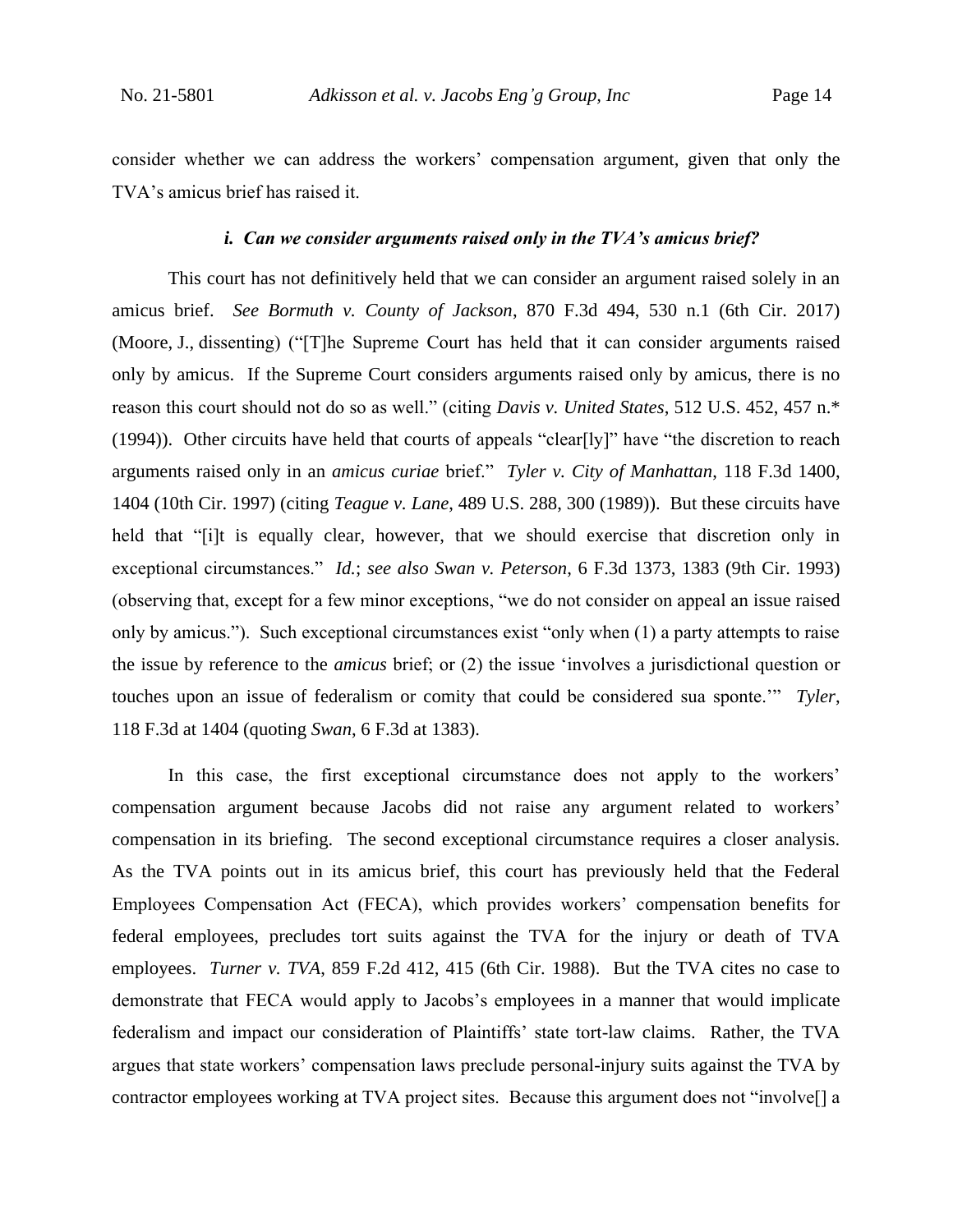jurisdictional question or touch[] upon an issue of federalism or comity that could be considered sua sponte," *see Tyler*, 118 F.3d at 1404, this argument does not fall under the second exceptional circumstance.

Our decision not to consider the workers' compensation argument is strengthened by the fact that Jacobs forfeited this argument when it failed to raise the argument either before the lower court or in its appellate filings. In Tennessee, workers' compensation immunity is an affirmative defense. Tenn. R. Civ. P. 8.03; *see also Stephens v. Home Depot U.S.A., Inc.*, 529 S.W.3d 63, 76 (Tenn. Ct. App. 2016) ("Tennessee Rule of Civil Procedure 8.03 lists affirmative defenses that must be raised in a pleading to a preceding pleading. One of those affirmative defenses is 'workers' compensation immunity.'" (internal citation omitted)). Under Rule 8(c) of the Federal Rules of Civil Procedure, a defendant must plead an affirmative defense in its response to a pleading. Fed. R. Civ. P. 8(c) ("In responding to a pleading, a party must affirmatively state any avoidance or affirmative defense."); *see, e.g.*, *Troxler v. Owens-Illinois, Inc.*, 717 F.2d 530, 532–33 (11th Cir. 1983) (concluding that the defendant waived its affirmative workers' compensation defense when it raised the argument only on appeal); *Seal v. Indus. Elec., Inc.*, 362 F.2d 788, 789 (5th Cir. 1966) (concluding that a claim of statutory immunity under Mississippi's workers' compensation scheme was an affirmative defense that the defendant failed to raise).

"The purpose of Rule 8(c) of the Federal Rules of Civil Procedure is to give the opposing party notice of the affirmative defense and a chance to respond." *Smith v. Sushka*, 117 F.3d 965, 969 (6th Cir. 1997). Plaintiffs never had an opportunity to respond to the workers' compensation argument because Jacobs forfeited the affirmative defense. Rendering a decision based on the workers' compensation argument would therefore be unfair to Plaintiffs. *See Scottsdale Ins. Co. v. Flowers*, 513 F.3d 546, 553 (6th Cir. 2008) ("[T]he fairness concerns that underlie the rule preventing issues not raised in the district court from being raised on appeal strongly point toward a finding of waiver.").

Although Jacobs failed to raise the workers' compensation argument that the TVA raised in its amicus brief, Jacobs did raise an argument concerning state regulation of a federal agency that is similar to the TVA's argument that this lawsuit would have been inconsistent with and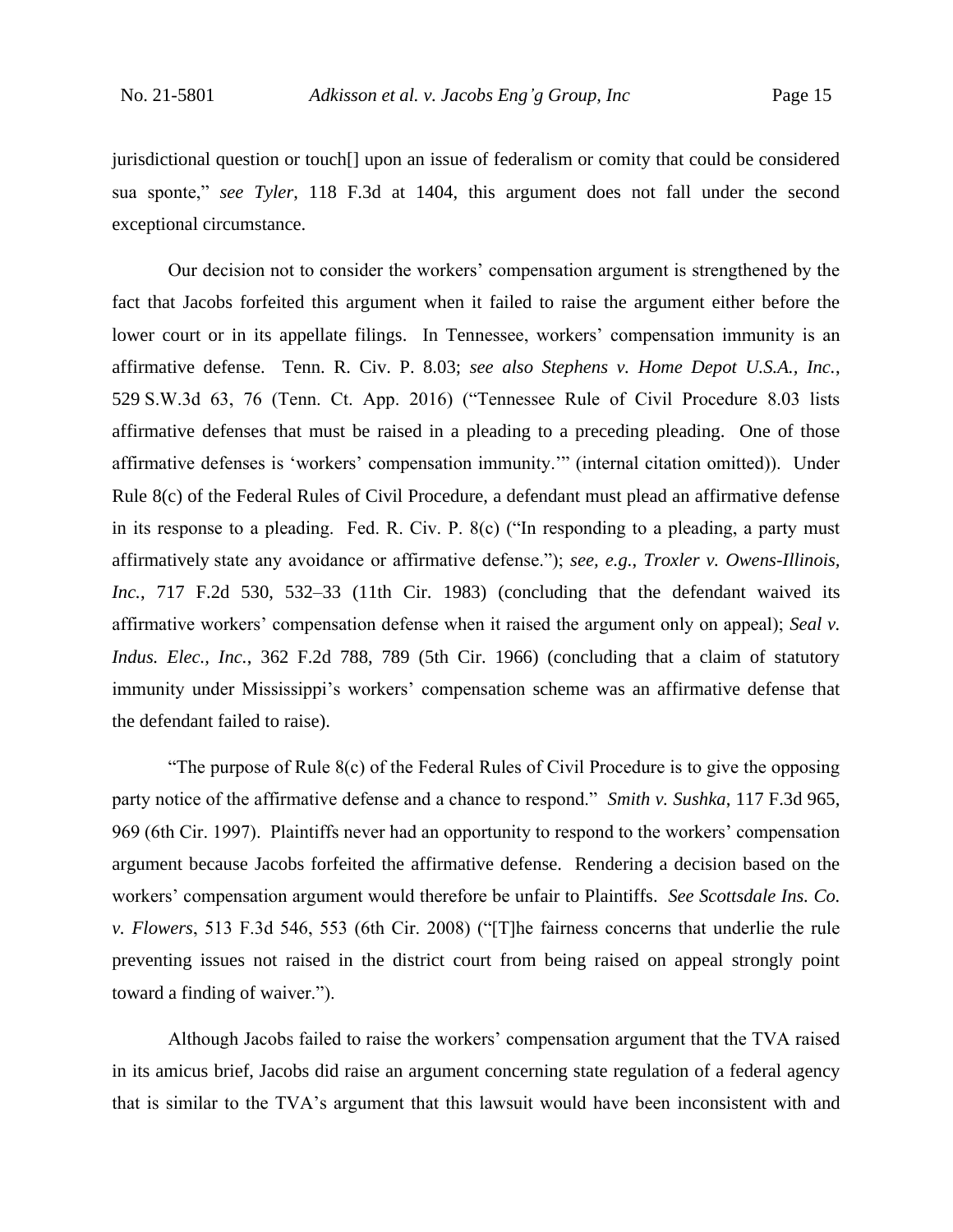precluded by the Supremacy Clause and CERCLA if Plaintiffs had filed the lawsuit against the TVA.Jacobs raised this argument solely in regard to the grave-interference inquiry, not the inconsistency inquiry. Nonetheless, because the argument "touches upon an issue of federalism," *see Tyler*, 118 F.3d at 1404, we will analyze it under both inquiries.

## *ii. Would Plaintiffs' lawsuit against the TVA be inconsistent with the Supremacy Clause and CERCLA?*

We first assess whether Plaintiffs' suit would have been inconsistent with and precluded by the Supremacy Clause and CERCLA, as the TVA argues in its amicus brief.Our analysis begins with the Supremacy Clause argument. Under the Supremacy Clause, "the constitution and the laws made in pursuance thereof are supreme; [] they control the constitution and laws of the respective States, and cannot be controlled by them." *M'Culloch v. Maryland*, 17 U.S. (4 Wheat.) 316, 426 (1819). Thus, "the activities of the Federal Government are free from regulation by any state." *Hancock v. Train*, 426 U.S. 167, 178 (1976) (quoting *Mayo v. United States*, 319 U.S. 441, 445 (1943)). A state regulation can violate the Supremacy Clause either by directly regulating the federal government or by conflicting with an affirmative command of Congress. *See M'Culloch*, 4 Wheat. 316, 425–37; *Gibbons v. Ogden*, 22 U.S. (9 Wheat.) 1, 211 (1824).

The TVA argues that, if it had been sued, Plaintiffs' lawsuit would have been precluded "by the interaction of the Supremacy Clause with the TVA Act and other statutes."To support this contention, the TVA cites *Hancock*. In *Hancock*, Kentucky sought to require federal installations discharging air pollutants to obtain state permits before operating. Although the Supreme Court recognized that the Supremacy Clause does not bar "all state regulation which may touch the activities of the Federal Government," the Court concluded that Kentucky's regulations "place[d] a prohibition on the federal government" that was not specifically contemplated by Congress in the Clean Air Act. 426 U.S. at 179–80; *see id.* at 198–99.

We are not persuaded by the TVA's reliance on *Hancock* because the case before us involves only common-law claims. The case of *Cipollone v. Liggett Group, Inc.*, 505 U.S. 504 (1992), is instructive on this point. In *Cipollone*, the Supreme Court considered whether Congress's regulation of cigarette labels and advertising preempted state-tort actions.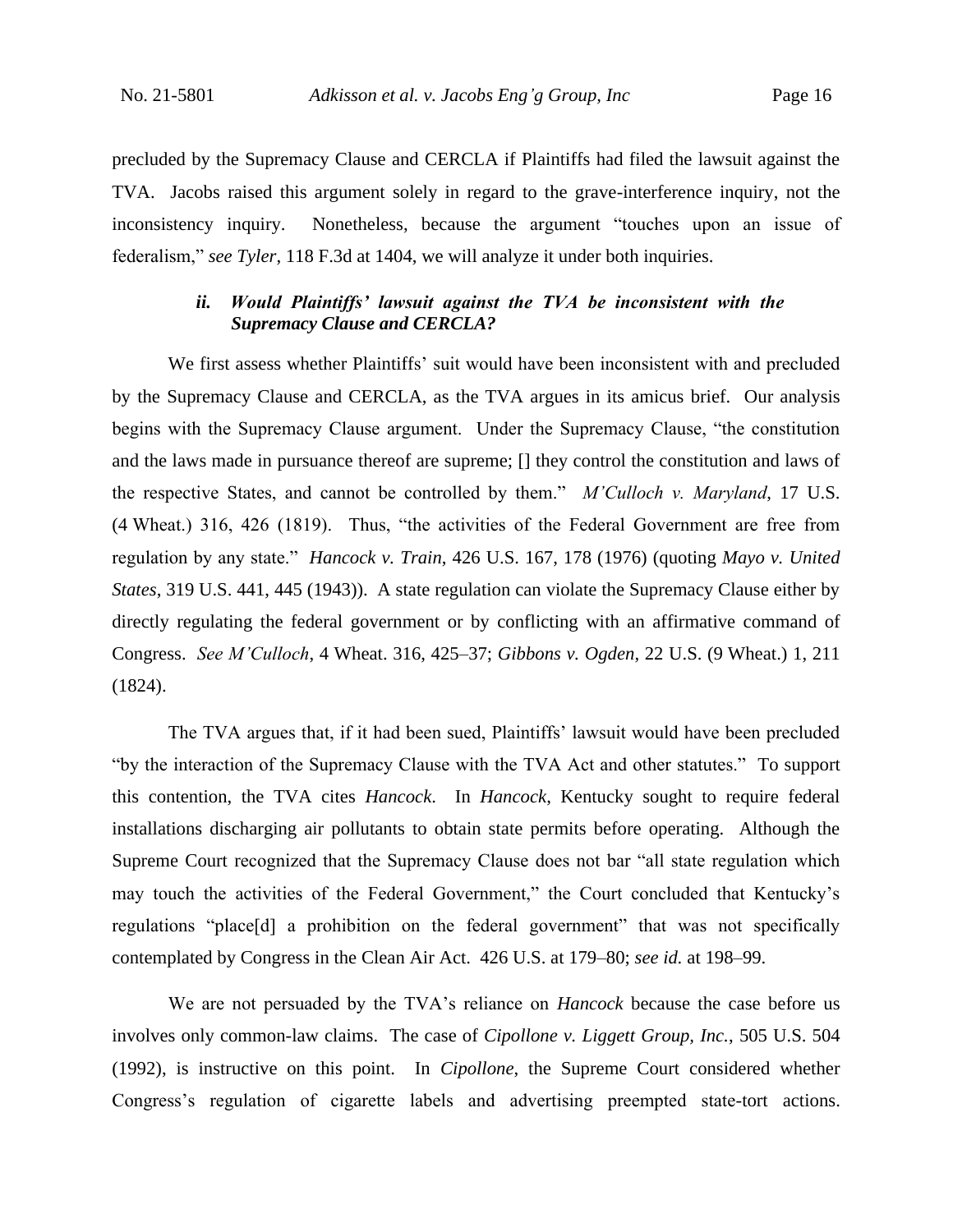The plaintiffs argued that manufacturers should be subject to state-tort liability even though they complied with federal labeling requirements enacted under the Public Health Cigarette Smoking Act. This Act specifies that "[n]o requirement or prohibition based on smoking and health shall be imposed under State law with respect to the advertising or promotion of any cigarettes the packages of which are [lawfully] labeled." *Id.* at 515.

When the plaintiffs sued the cigarette company for damages based on state common-law claims, the Supreme Court concluded in *Cipollone* that the federal regulations did not preempt those claims. *Id.* at 519–20. A cornerstone of the Court's analysis was the tenet that "[c]onsideration of issues arising under the Supremacy Clause 'start[s] with the assumption that the historic police powers of the States [are] not to be superseded by . . . Federal Act unless that [is] the clear and manifest purpose of Congress.'" *Id.* at 516 (quoting *Rice v. Santa Fe Elevator Corp.*, 331 U.S. 218, 230 (1947)). We apply the same assumption to this case.

The TVA argues that Plaintiffs' lawsuit against the TVA would have been inconsistent with CERCLA because the lawsuit "would interfere with [the TVA's] actions in remediating a site as the lead federal agency under CERCLA." It argues that CERLCA would have preempted any lawsuit that Plaintiffs filed against the TVA because the lawsuit would have alleged that the TVA, "in its role as the CERCLA lead agency, should have established stricter minimum safety standards" in the Site Wide Safety and Health Plan. In making this argument, the TVA relies on *Bartlett v. Honeywell International Inc.*, 737 F. App'x 543 (2d Cir. 2018), an unpublished Second Circuit opinion. *Bartlett* involved a consent decree that governed a CERCLA cleanup site. The Second Circuit found that CERCLA preempted the plaintiffs' claims because most of the plaintiffs' claims "transparently attack[ed]—on the basis of state tort law—the consent decree itself, and not its implementation." *Id.* at 550.

We are not persuaded by the TVA's argument. Plaintiffs have not based their claims on the inadequacy of the Site Wide Safety and Health Plan. The suit is instead based on Jacobs's alleged failures to comply with the Plan's provisions. We have no need to delve into the merits of whether the TVA could have been held liable for these alleged failures. But we conclude that pursuing the suit under this theory would not have been preempted by CERCLA because the theory does not challenge the adequacy of the terms of the Site Wide Health and Safety Plan.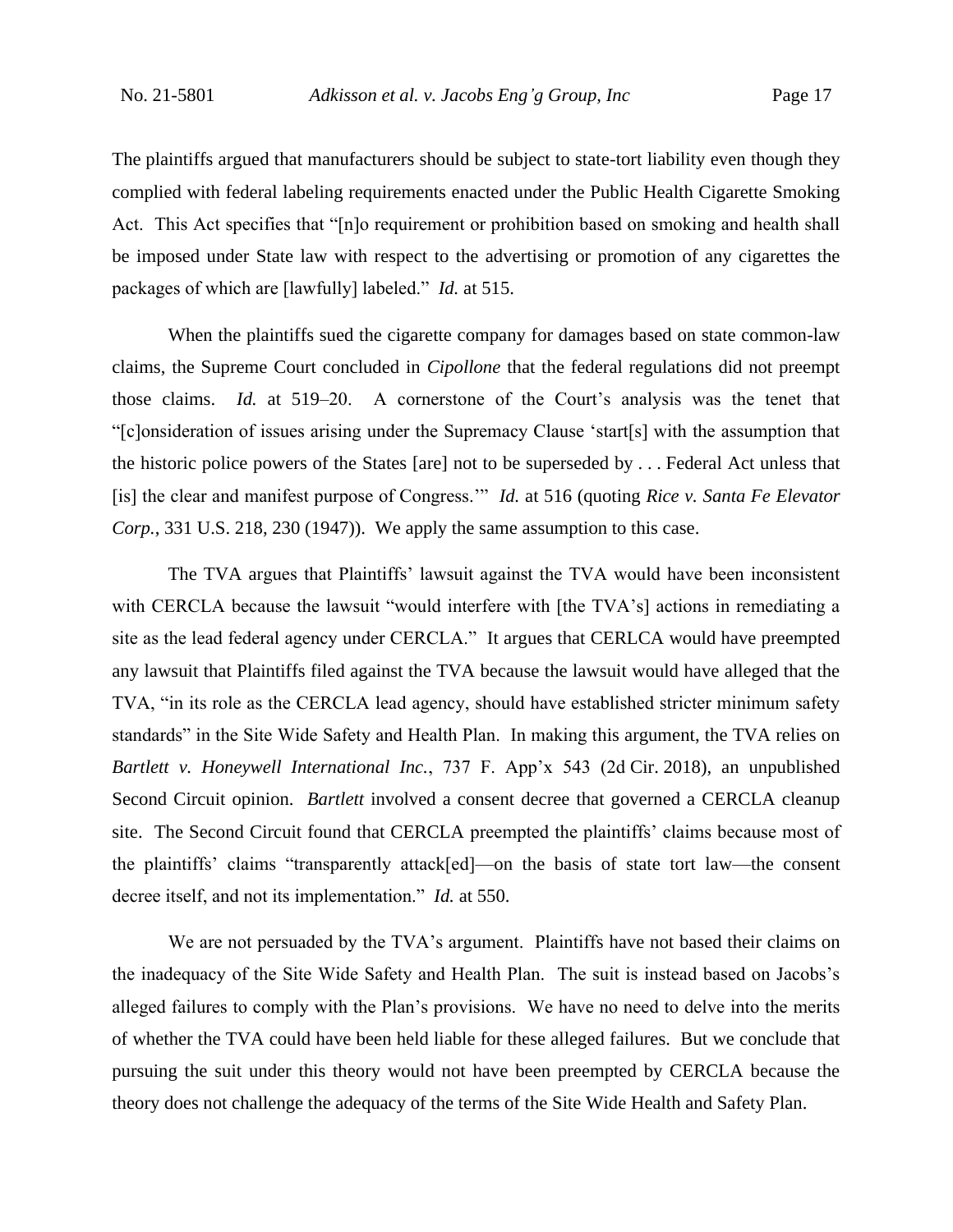#### *3. The grave-interference inquiry*

Jacobs next argues that permitting this lawsuit to move forward would gravely interfere with the TVA's governmental function for two reasons. It first contends that, if the district court determined that the TVA and Jacobs were not immune from this lawsuit, then the court would essentially be allowing a state's tort laws to apply to a federal cleanup in a manner that would constitute a direct interference with federal activity.Second, Jacobs argues that the TVA will struggle to find government contractors in the future if the court does not consider Jacobs immune because those contractors could be liable for significant tort damages.Jacobs claims that this potential difficulty in engaging contractors constitutes a grave interference with federal operations.

In making the first argument, Jacobs relies on *Boeing Co. v. Movassaghi*, 768 F.3d 832 (9th Cir. 2014). The Ninth Circuit in *Boeing* held that a United States Department of Energy contractor was immune from state-law claims because enforcing those state laws would "directly interfere[] with the functions of the federal government." *Id.* at 840. *Boeing* invalidated a California statute that authorized the state's Department of Toxic Substances to "mandate[] the ways in which Boeing renders services that the federal government hired Boeing to perform" and to "replace[] the federal cleanup standards . . . with the standards chosen by the state." *Id.*

Jacobs claims that if we do not consider Jacobs immune in this case, a state mandate similar to the one presented in *Boeing* will functionally replace the TVA's remediation program. It argues that the TVA would need to alter significant aspects of its remediation program including its worker training and hazard-communication protocols, respiratory protection plan, internal reporting mechanisms, and testing regime—to adopt the standard of care provided in the six categories of tort liability identified by the district court.Such a need for alteration would allegedly disturb the federal agency's internal functions in a manner that constitutes grave interference.

We find Jacobs's comparison between this case and *Boeing* unpersuasive. In *Boeing*, the United States Department of Energy's authorizing statute was at issue. That statute does not have a sue-and-be-sued clause. The Ninth Circuit noted in *Boeing* that the defendant would have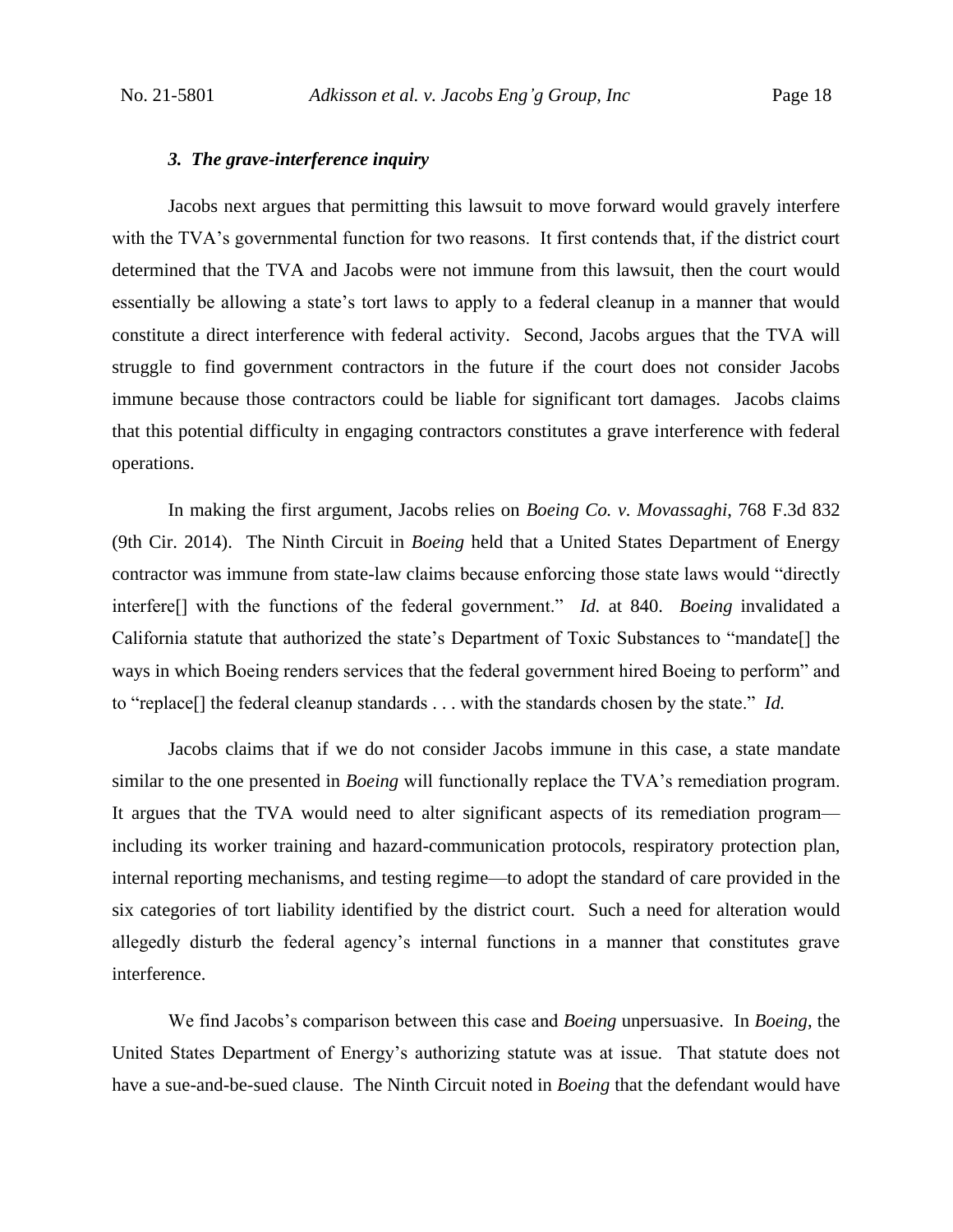been subject to the state law at issue if Congress had clearly authorized such regulation. *Id.* Here, unlike in *Boeing*, the sue-and-be-sued clause in the TVA's enabling statute demonstrates that these state-law claims can apply to the TVA "given Congress's enactment of so broad an immunity waiver—which demands . . . a 'liberal construction.'" *Thacker v. Tennessee Valley Authority*, 139 S. Ct. 1435, 1443 (2019).

Further, we are not persuaded by the argument that the TVA would need to alter significant aspects of its remediation program to adopt the standard of care provided in the six categories of tort liability identified by the district court. This argument is a mischaracterization of the district court's decision. As explained in the preceding analysis, the TVA and Jacobs simply needed to abide by the terms of their own agreement to avoid liability. They did not need to alter the terms of that agreement.

Jacobs's second argument as to why our decision to deny it immunity would amount to a grave interference is that the imposition of hefty punitive damages will cause the TVA problems in finding future government contractors if we do not consider Jacobs immune. The question that Jacobs presents is whether contractors will refuse to work with the TVA in the future because they might be held liable for significant damages. Given that this argument is predicated on speculation as to how future contractors might analyze risk, and given that Jacobs cites no caselaw to support it, we do not find the argument persuasive.

Moreover, we find ourselves in good company in determining that prohibiting this type of lawsuit is not necessary to prevent grave interference with the performance of the TVA's governmental functions. The grave-interference test was first announced in *Federal Housing Administration v. Burr*, 309 U.S. 242 (1940). Since the test was announced, "the Supreme Court and the majority of Courts of Appeals presented with this issue have concluded that the federal agency had not demonstrated grave interference." *Ala. One Credit Union v. Hutto & Carver, P.C.*, No. 7:18-cv-02102, 2020 WL 3959153, at \*4 (N.D. Ala. July 13, 2020) (first citing *Loeffler v. Frank*, 486 U.S. 549, 556–57 (1988); then *F.D.I.C. v. Hulsey*, 22 F.3d 1472, 1480 (10th Cir. 1994); *A.L.T. Corp. v. Small Bus. Admin.*, 801 F.2d 1451, 1462 (5th Cir. 1986); then *Beneficial Fin. Co. of N.Y. v. Dallas*, 571 F.2d 125, 128 (2d Cir. 1978); then *May Dep't Stores Co. v. Williamson*, 549 F.2d 1147, 1148 (8th Cir. 1977); then *Standard Oil Div., Am. Oil Co. v.*